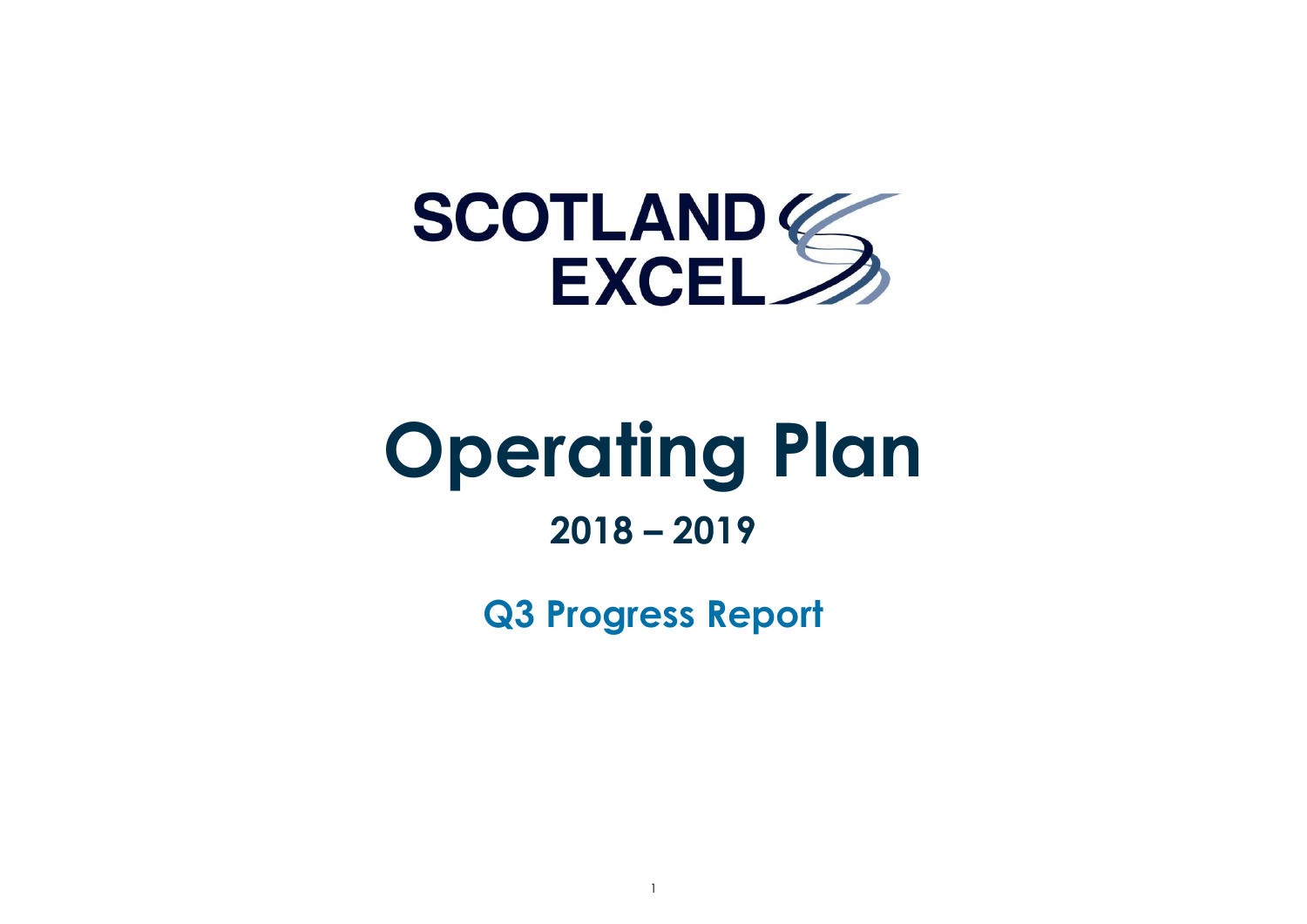| <b>Strategic Objective</b>                                                                                                         | <b>Commitment</b>                                                                                                                                                          | <b>RAG status</b> | <b>Progress summary</b>                                                                                                                                                                                                                                                                                    |
|------------------------------------------------------------------------------------------------------------------------------------|----------------------------------------------------------------------------------------------------------------------------------------------------------------------------|-------------------|------------------------------------------------------------------------------------------------------------------------------------------------------------------------------------------------------------------------------------------------------------------------------------------------------------|
| 1.1 Deliver a programme of<br>collaborative procurement<br>to support early intervention<br>and the delivery of public<br>services | • Develop plans which support direct engagement<br>with local authority services to identify new<br>collaborative procurement opportunities                                | G                 | • In Q3, Scotland Excel undertook engagement<br>initiatives with education stakeholders, waste<br>managers and fleet managers. Ongoing<br>engagement is also taking place with other<br>stakeholders across local authority services<br>including housing, social care, ICT and catering.                  |
|                                                                                                                                    | • Complete the sourcing strategy and initiate the<br>tender process for a new build housing framework<br>on behalf of participating local authorities                      | G                 | • The first stage of the tender process for the new<br>build housing framework commenced in Q3.<br>Successful contractors will be invited to participate<br>in the second stage of the process which is due to<br>be published in February 2019. The project is on<br>track for an August 2019 start date. |
|                                                                                                                                    | • Implement a procurement strategy for older<br>people care home services for that provides<br>choice, continuity of care and innovation in<br>service delivery            | G                 | • A User Intelligence Group was held in November<br>2018 to discuss the strategic souring strategy for<br>older people's care home services. A technical<br>sub-group was held in December to work on<br>implementing self-declaration of mandatory<br>contract requirements by care providers.            |
|                                                                                                                                    | • Implement the procurement strategy for adult<br>care and support services and secure sustainable<br>funding for ongoing delivery as part of the social<br>care portfolio | G.                | • Three successful consultation events for local<br>authorities, providers and their representative<br>bodies were held in November 2018 to support the<br>development of the care and support contract<br>service specification.                                                                          |
|                                                                                                                                    | • Continue to pursue funding to deliver proposals<br>which support the expansion of early learning and<br>childcare provision                                              | Β                 | • Funding has been secured for Scotland Excel to<br>produce guidance, cost modelling and standard<br>terms and conditions to support the expansion of<br>early learning and childcare provision. Work is now<br>underway to deliver this project.                                                          |

#### **Goa1 1: Shaping the delivery of innovative public services**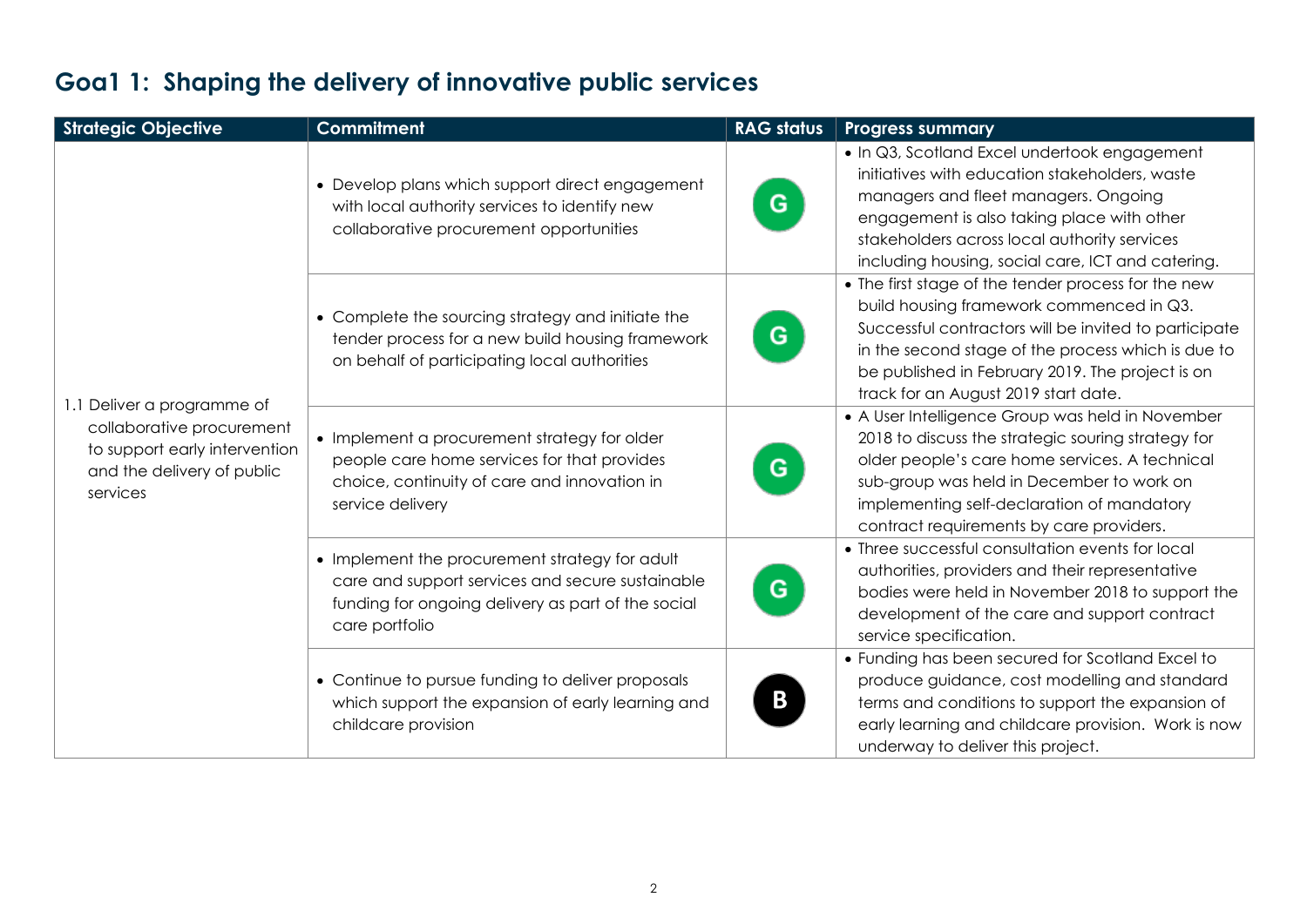|                                                                                                               | • Develop and implement contract and supplier<br>management (CSM) and key supplier<br>management (KSM) programmes which monitor<br>and enhance the performance of Scotland Excel<br>contracts                           | • The new CSM programme is now in place for 26<br>contracts, and a plan to expand the number of<br>CSM classifications is being developed to ensure<br>G.<br>an appropriate level of oversight for each<br>contract. Local authority procurement leads have<br>agreed to work with Scotland Excel to develop a<br>sector-wide KSM programme.                                                       |
|---------------------------------------------------------------------------------------------------------------|-------------------------------------------------------------------------------------------------------------------------------------------------------------------------------------------------------------------------|----------------------------------------------------------------------------------------------------------------------------------------------------------------------------------------------------------------------------------------------------------------------------------------------------------------------------------------------------------------------------------------------------|
|                                                                                                               | • Identify opportunities to lead and/or participate in<br>national cross-sector procurement opportunities<br>and initiatives with partners in health, further and<br>higher education, and central government           | . In Q3, Scotland Excel shared its price review<br>process with the Scottish Government for use on<br>their national contracts, and met with NHS National<br>G<br>Procurement to examine contract terms and<br>conditions which minimise the involvement of<br>organised crime in public procurement.                                                                                              |
|                                                                                                               | • Continue to inform and support national<br>procurement policy in consultation with the local<br>government procurement community                                                                                      | • Scotland Excel has published Brexit briefing notes<br>which highlight its potential impact on contracts.<br>G<br>Regular conference calls on the impact of Brexit<br>are taking place with the Scottish Government.                                                                                                                                                                              |
| 1.2 Deliver programmes which<br>lead and develop<br>professional, organisational<br>and commercial capability | • Develop and deliver a targeted programme of<br>change projects based on development needs<br>identified by Procurement & Commercial<br>Improvement Programme (PCIP) assessments                                       | • Five change projects are in progress to support<br>outcomes from the first PCIP cycle. A sixth potential<br>G<br>project is awaiting confirmation of stakeholder<br>requirements.                                                                                                                                                                                                                |
|                                                                                                               | • Deliver a second cycle of local government PCIP<br>assessments for all local authorities                                                                                                                              | • Twenty PCIP assessments had been completed<br>with councils by the end of Q3. The programme is<br>G<br>on target to complete assessments with all 32<br>councils by the end of April 2019.                                                                                                                                                                                                       |
|                                                                                                               | • Deliver the chargeable consultancy projects and<br>transformation programmes agreed for Aberdeen<br>City and Fife Councils, and respond to any further<br>requests for these types of services from other<br>councils | • Work is continuing on the consultancy programmes<br>for Fife and Aberdeen Councils. The first phase of a<br>project for East Renfrewshire Council has been<br>completed, and a second phase is due to begin in<br>G<br>January 2019. A proposal has been submitted to<br>deliver a consultancy programme for Tayside<br>councils, and discussions have taken place with<br>East Lothian Council. |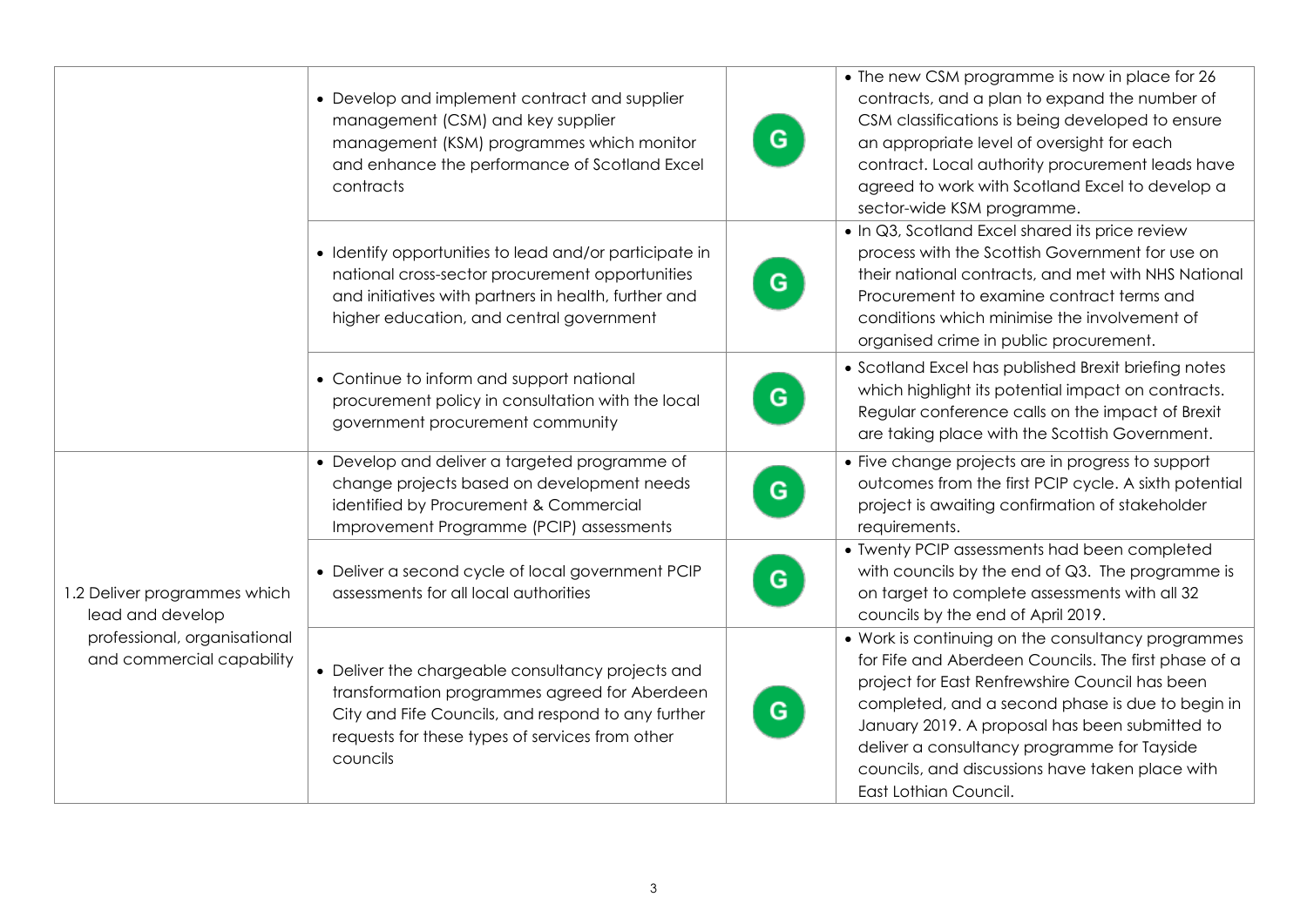|                                                                                                                      | • Continue to develop and deliver accredited work-<br>based learning programmes through the Scotland<br>Excel Academy                                                                                                               | G | • During Q3, nine courses were in progress across the<br>three key disciplines of procurement, leadership<br>and management and project management,<br>including a new Chartered Institute of Procurement<br>& Supply (CIPS) advanced practitioner course<br>launched in November 2018. More than 100<br>learners have taken part in Scotland Excel<br>Academy courses since its launch in October 2016,<br>and its innovative approach was recognised with a<br>GO Scotland Award in October 2018. |
|----------------------------------------------------------------------------------------------------------------------|-------------------------------------------------------------------------------------------------------------------------------------------------------------------------------------------------------------------------------------|---|-----------------------------------------------------------------------------------------------------------------------------------------------------------------------------------------------------------------------------------------------------------------------------------------------------------------------------------------------------------------------------------------------------------------------------------------------------------------------------------------------------|
|                                                                                                                      | • Develop and deliver a programme of practitioner<br>workshops, masterclasses and events to lead best<br>practice through the Scotland Excel Academy                                                                                | G | • A CSM practitioner workshop was delivered in<br>October 2018, and an Indexation masterclass took<br>place in December. Other non-accredited<br>practitioner learning opportunities are being<br>developed including 'introduction to procurement'<br>training in response to customer demand.                                                                                                                                                                                                     |
|                                                                                                                      | • Continue to develop Scotland Excel Academy<br>online resources to support learning programmes<br>and create a community platform for sharing best<br>practice                                                                     | G | • Academy online resources are continually evolving<br>as new programmes and cohorts are introduced.<br>Content from events and practitioner workshops is<br>shared with the procurement community through<br>the site.                                                                                                                                                                                                                                                                             |
| 1.3 Harness the potential of<br>digital technology and<br>data insight to support the<br>delivery of public services | • Continue to provide ICT procurement services for<br>the Digital Office for Scottish Local Government,<br>engaging proactively with stakeholders to<br>promote a collaborative approach to the<br>adoption of digital technologies |   | • Scotland Excel has been working with the Digital<br>Office and councils on an information sharing tool<br>providing Scotland-wide visibility of software<br>contract information. The tool will support the<br>identification of collaborative procurement<br>opportunities, minimise the need for external<br>consultancy, and improve supplier engagement.<br>A collaborative tender for a replacement social<br>work care case management system will be<br>released by end of April 2019.     |
|                                                                                                                      | • Continue to develop data analytic tools and<br>resources to support the expansion of the contract<br>portfolio and provide management information to<br>the sector                                                                |   | • A solution has now been agreed for a technical<br>issue which was affecting the development of data<br>analytic tools. Work to implement the solution has<br>commenced and will be completed in Q4.                                                                                                                                                                                                                                                                                               |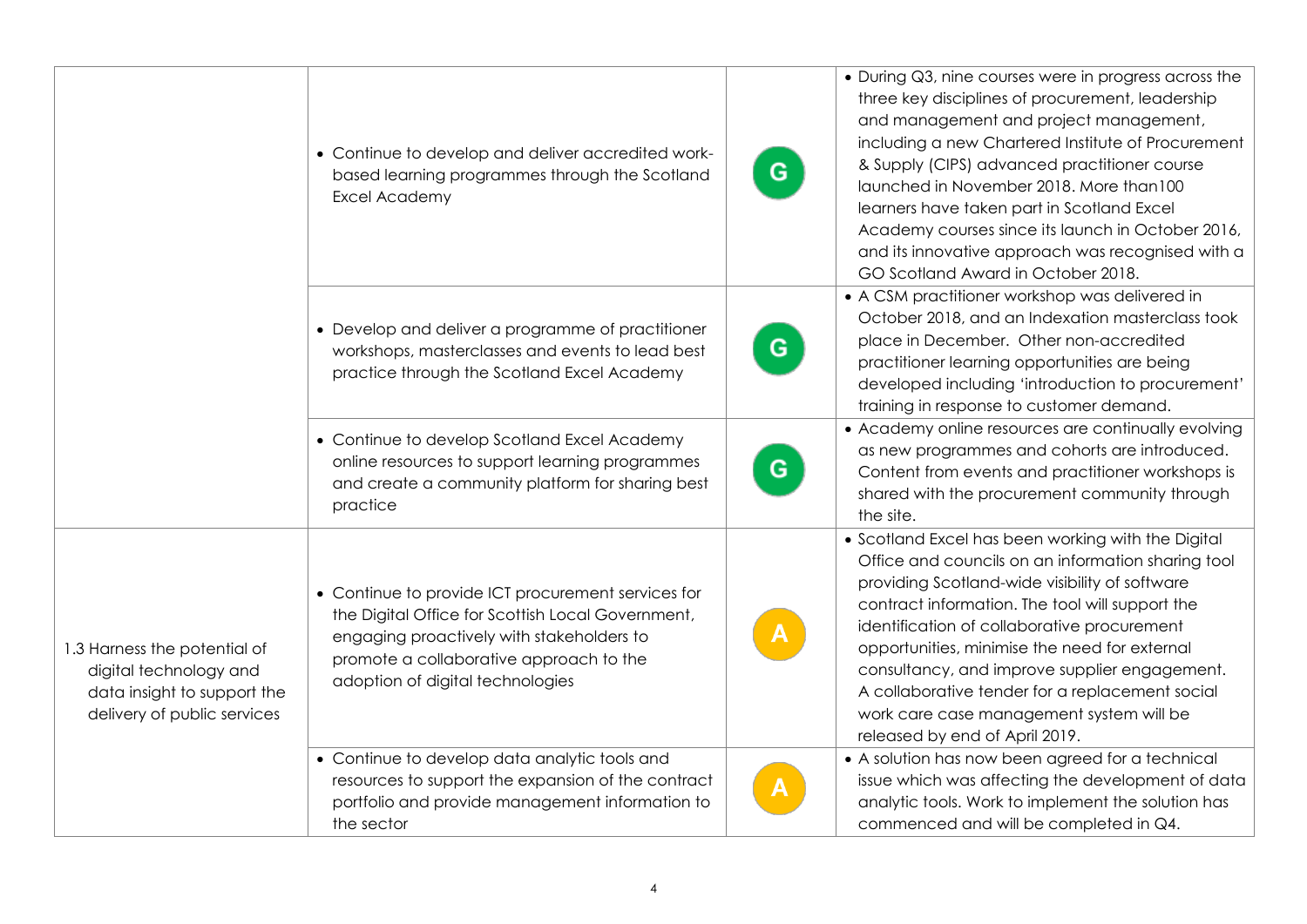|                                                                                                                          | • Continue to develop and share access to the Cost<br>of Care calculator to support the delivery of<br>affordable and sustainable social care services                                                                                            |    | • Scotland Excel is working closely with COSLA, local<br>authority finance colleagues and Scottish Care to<br>conclude the final elements of the calculator.<br>However, the group has been unable to agree a<br>suitable methodology for calculating provider<br>return with the sector. Learnings from the project<br>will be considered in other areas of social care. |
|--------------------------------------------------------------------------------------------------------------------------|---------------------------------------------------------------------------------------------------------------------------------------------------------------------------------------------------------------------------------------------------|----|---------------------------------------------------------------------------------------------------------------------------------------------------------------------------------------------------------------------------------------------------------------------------------------------------------------------------------------------------------------------------|
|                                                                                                                          | • Continue to develop and share access to<br>Indexation Modelling to track market influences on<br>costs                                                                                                                                          | G. | • Indexation Modelling continues to be used as part<br>of contract management activities, and is being<br>shared with the sector through practitioner<br>workshops and masterclasses. Fife and Glasgow<br>City Councils have asked Scotland Excel to hold<br>bespoke indexation workshops for their<br>procurement teams.                                                 |
|                                                                                                                          | • Deliver market analysis reports in support of new<br>collaborative procurement or service opportunities                                                                                                                                         | G. | • IBIS World and Company Watch are being used to<br>provide market intelligence across Scotland Excel's<br>procurement teams. The use of Gartner for market<br>intelligence within the IT portfolio was explored, but<br>is not being pursued as the market information<br>available through IBIS World is sufficient for current<br>requirements.                        |
|                                                                                                                          | • Develop plans to roll out data analytic tools to staff<br>across the organisation                                                                                                                                                               | W  | . Power BI data analytics tools will be rolled out to<br>staff during 2019-20 once the first development<br>phase has been completed.                                                                                                                                                                                                                                     |
| 1.4 Use our insight and<br>experience to shape policy<br>and meet the challenges of<br>future public service<br>delivery | • Continue to work with the Scottish Government,<br>COSLA and other partners to support the<br>development and/or delivery of national policy in<br>social care                                                                                   | G. | • Scotland Excel is continuing to engage with the<br>Scottish Government, COSLA, Health & Social Care<br>Partnerships and care providers on the cost of care<br>calculator and new frameworks for care and<br>support and older people's care homes.                                                                                                                      |
|                                                                                                                          | • Continue to work with the Scottish Government<br>and other partners to support the development<br>and/or delivery of education policies such as early<br>learning provision, pupil attainment funding, and<br>food procurement for school meals | G  | • Scotland Excel presented at a Holyrood Events<br>food and education policy conference in<br>December 2018, and has been invited to take part<br>in a food planning resilience workshop which will<br>be hosted by COSLA in January 2019 in<br>preparation for Brexit.                                                                                                   |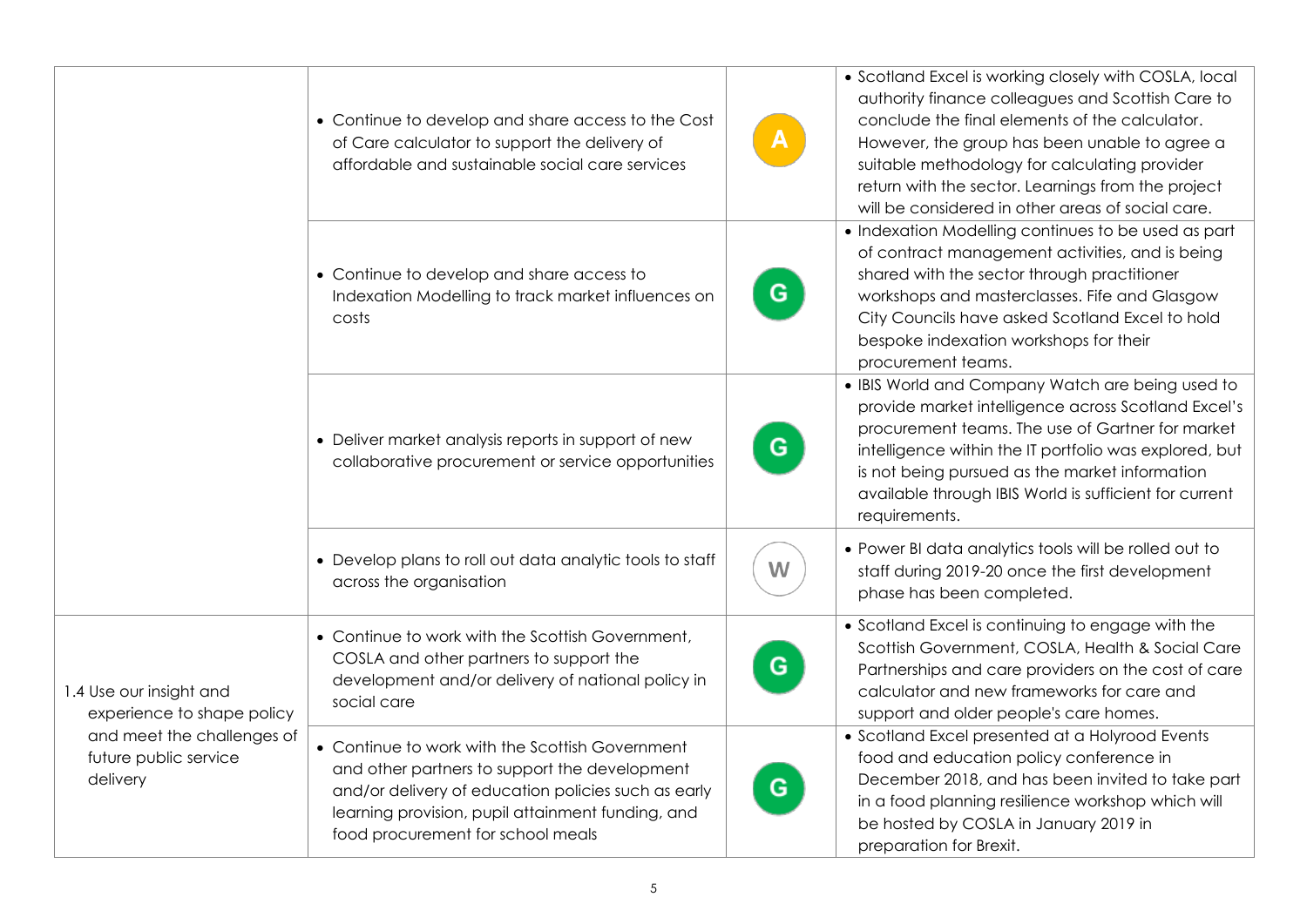| • Continue to work with the Scottish Government,<br>Association of Local Authority Chief Housing<br>Officers (ALACHO) and other partners to support<br>the development and/or delivery of national<br>policy in affordable housing | W | • Scotland Excel will focus on the development of<br>the new build housing framework in 2018-19 and<br>will explore further opportunities to influence or<br>support affordable housing policy in 2019-20.                                                                                                                                                                                                    |
|------------------------------------------------------------------------------------------------------------------------------------------------------------------------------------------------------------------------------------|---|---------------------------------------------------------------------------------------------------------------------------------------------------------------------------------------------------------------------------------------------------------------------------------------------------------------------------------------------------------------------------------------------------------------|
| • Continue to work with the Scottish Government.<br>Zero Waste Scotland and other partners to support<br>the development and/or delivery of national<br>environmental policy                                                       | G | • Scotland Excel continues to work with Zero Waste<br>Scotland on environmental matters across the<br>procurement portfolio. The support of Zero Waste<br>Scotland and other partners has been particularly<br>valuable for developing a dynamic purchasing<br>system for recyclable and residual waste.                                                                                                      |
| • Develop and deliver a calendar of<br>communications activities which promotes our<br>knowledge and experience in support of our policy<br>and public affairs goals                                                               | G | • During Q3, key communications activities included<br>the publication of a thought leadership article on<br>social care procurement in Holyrood Magazine,<br>the development of successful award entries for<br>the GO Scotland Awards and Scottish Public<br>Service Awards, and the implementation of plans<br>for a parliamentary reception and digital<br>transformation event taking place in early Q4. |
| • Continue play a lead role in the development and<br>delivery of national Graduate Apprenticeships as a<br>cost-effective talent management opportunity for<br>the local government sector                                        | G | • Scotland Excel is continuing to engage with public<br>sector and academic partners to position the<br>Academy as a potential Graduate Apprenticeship<br>assessment partner.                                                                                                                                                                                                                                 |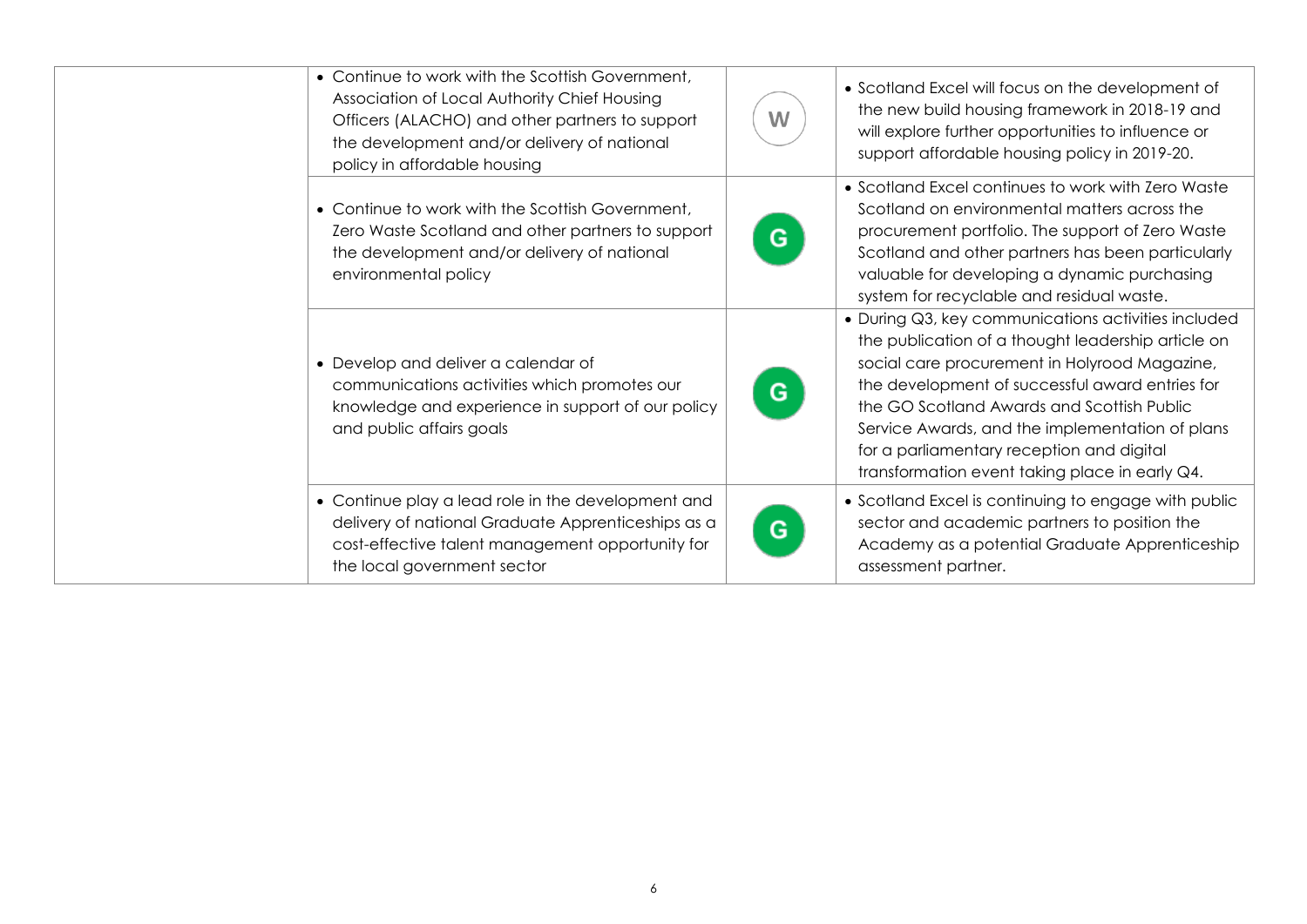## **Goa1 2: Being sustainable in everything we do**

| <b>Strategic Objective</b>                                                                                                           | <b>Commitment</b>                                                                                                                                                                                            | <b>RAG status</b> | <b>Progress summary</b>                                                                                                                                                                                                                                                                                     |
|--------------------------------------------------------------------------------------------------------------------------------------|--------------------------------------------------------------------------------------------------------------------------------------------------------------------------------------------------------------|-------------------|-------------------------------------------------------------------------------------------------------------------------------------------------------------------------------------------------------------------------------------------------------------------------------------------------------------|
| 2.1 Deliver positive and<br>measurable social value<br>through our contracts and<br>services                                         | • Develop plans to increase the proportion of<br>Scotland Excel suppliers paying their staff the<br>Scottish Living Wage                                                                                     | В                 | • An analysis undertaken in Q3 indicated that<br>around 80% of Scotland Excel suppliers are paying<br>the Scottish Living Wage which limits the scope for<br>further increases. However, this will be examined<br>again in 2018-19 once the new CSM programme is<br>in place across the contract portfolio. |
|                                                                                                                                      | • Continue to develop community benefit models<br>which enable councils to achieve direct benefits<br>for their areas                                                                                        | G                 | • A revised evaluation model for community benefits<br>is now being embedded in all tenders to ensure<br>that benefits are delivered to each council using<br>the framework.                                                                                                                                |
|                                                                                                                                      | • Continue to support opportunities for disabled/<br>disadvantaged workers through community<br>benefits and/or the participation of supported<br>businesses and the third sector within our supply<br>chain | G.                | • Scottish Bravest Manufacturer, a supported<br>business providing employment for ex-forces<br>personnel, has been awarded a place on the road<br>signage framework. A strategy for engaging with<br>supported businesses will be developed in 2019-20.                                                     |
| 2.2 Deliver positive and<br>measurable local<br>economic impact through<br>SME and third sector<br>participation in our<br>contracts | • Continue to work with the Supplier Development<br>Programme (SDP) to raise awareness of public<br>procurement opportunities and encourage<br>participation among Scottish SMEs                             | G                 | . In Q3, Scotland Excel delivered four SDP supplier<br>seminars in Edinburgh, Dunfermline, Troon and<br>Glasgow, and attended Meet the Buyer events in<br>Hamilton and Dunfermline.                                                                                                                         |
|                                                                                                                                      | • Increase direct and supply chain opportunities for<br>Scottish SMEs and contractors within Scotland Excel<br>contracts, particularly within the construction<br>portfolio                                  | G                 | • Opportunities to encourage participation by<br>Scottish SMEs continue to be considered in strategy<br>development for all contracts.                                                                                                                                                                      |
|                                                                                                                                      | • Encourage housing associations to consider the<br>local economic impact they can deliver through<br>the use of Scotland Excel contracts                                                                    | G                 | • Consideration of local economic impact forms a<br>key part of the PCIP assessment undertaken with<br>housing associations. Scotland Excel is working with<br>the Scottish Federation of Housing Associations<br>(SFHA) on a publication to showcase good<br>practice in community benefits.               |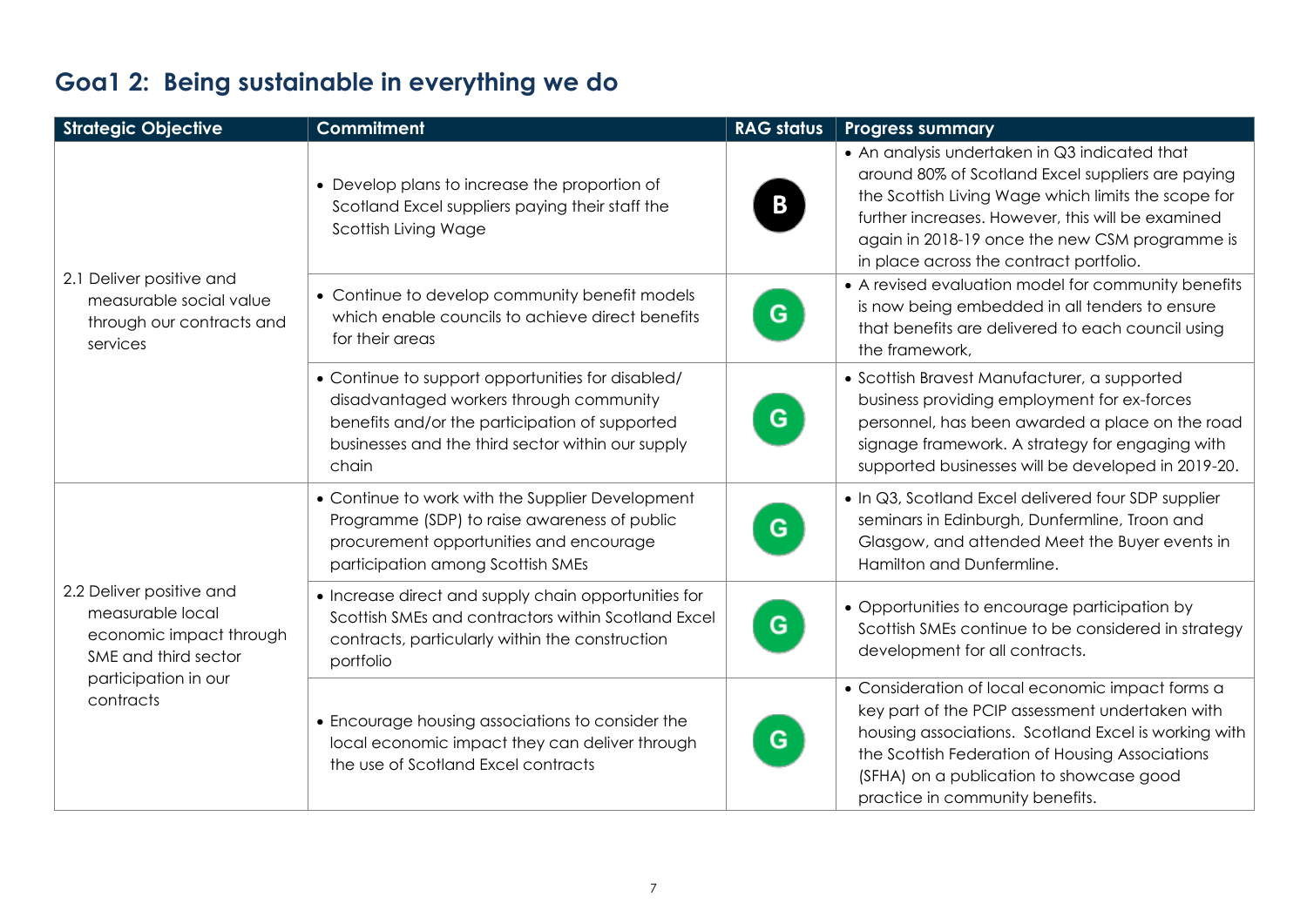| 2.3 Deliver positive and<br>measurable environmental<br>benefits through our<br>contracts | • Continue to encourage suppliers to Scotland Excel<br>contracts to consider opportunities to increase<br>recycling of their products and packaging and/or<br>reduce their carbon footprint                                                                              | G. | • Scotland Excel's tender documentation continues<br>to include appropriate environmental<br>considerations including, where appropriate, the<br>weighting and scoring of emissions.                                                              |
|-------------------------------------------------------------------------------------------|--------------------------------------------------------------------------------------------------------------------------------------------------------------------------------------------------------------------------------------------------------------------------|----|---------------------------------------------------------------------------------------------------------------------------------------------------------------------------------------------------------------------------------------------------|
|                                                                                           | • Develop and implement a model for considering<br>'whole life' costing within tender evaluations,<br>including plans for monitoring costs over the<br>lifecycle of products and services                                                                                | G  | • Scotland Excel's tender documentation continues<br>to include appropriate cost evaluation to ensure<br>that lifetime value is assessed.                                                                                                         |
|                                                                                           | • Continue to support the collection, handling,<br>treatment and recovery of value from waste by<br>implementing new recyclable and residual waste<br>arrangements which offer increased options for<br>recycling and/or disposal and cover additional<br>types of waste | G. | • The tender for the new recyclable and renewable<br>framework has been published. Recommendations<br>will be presented to committee at the end of<br>January 2019.                                                                               |
|                                                                                           | • Develop plans for assessing and mitigating the<br>environmental impact of Scotland Excel's activities                                                                                                                                                                  | W  | • Plans for assessing and mitigating Scotland Excel's<br>environmental impact will be considered in 2019-20<br>following the appointment of new Corporate<br>Services Manager in Q4.                                                              |
| 2.4 Lead and develop<br>sustainable procurement<br>knowledge and practice                 | • Produce an annual report on procurement activity<br>in line with the requirements of the Procurement<br>Reform (Scotland) Act 2014, providing support and<br>guidance on reporting commitments to the local<br>authorities                                             | B  | • An Annual Procurement Report for 2017-18 has<br>been published in line with the requirements of the<br>Procurement Reform (Scotland) Act 2014.                                                                                                  |
|                                                                                           | • Continue to work with national partners on the<br>development of sustainable procurement<br>guidance and tools                                                                                                                                                         | G. | • Scotland Excel continues to engage with national<br>partners through the Scottish Government's Best<br>Practice Working Group. Plans for 2019 have been<br>drafted and include sustainable procurement<br>guidance for the Procurement Journey. |
|                                                                                           | • Develop plans to increase the local government<br>sector's sustainable procurement knowledge and<br>capability through the Scotland Excel Academy                                                                                                                      | W  | • Sustainable procurement is embedded in the CIPS<br>accredited course delivered through the Scotland<br>Excel Academy, and will form part of a non-<br>accredited 'introduction to procurement' course.                                          |
|                                                                                           | • Develop and implement plans to promote<br>sustainable procurement to elected members and<br>senior officers to support a 'whole organisation'<br>approach                                                                                                              | W  | • Plans to promote sustainable procurement to<br>elected members and senior officers will form part<br>of senior stakeholder engagement plans which will<br>be developed in 2019-20.                                                              |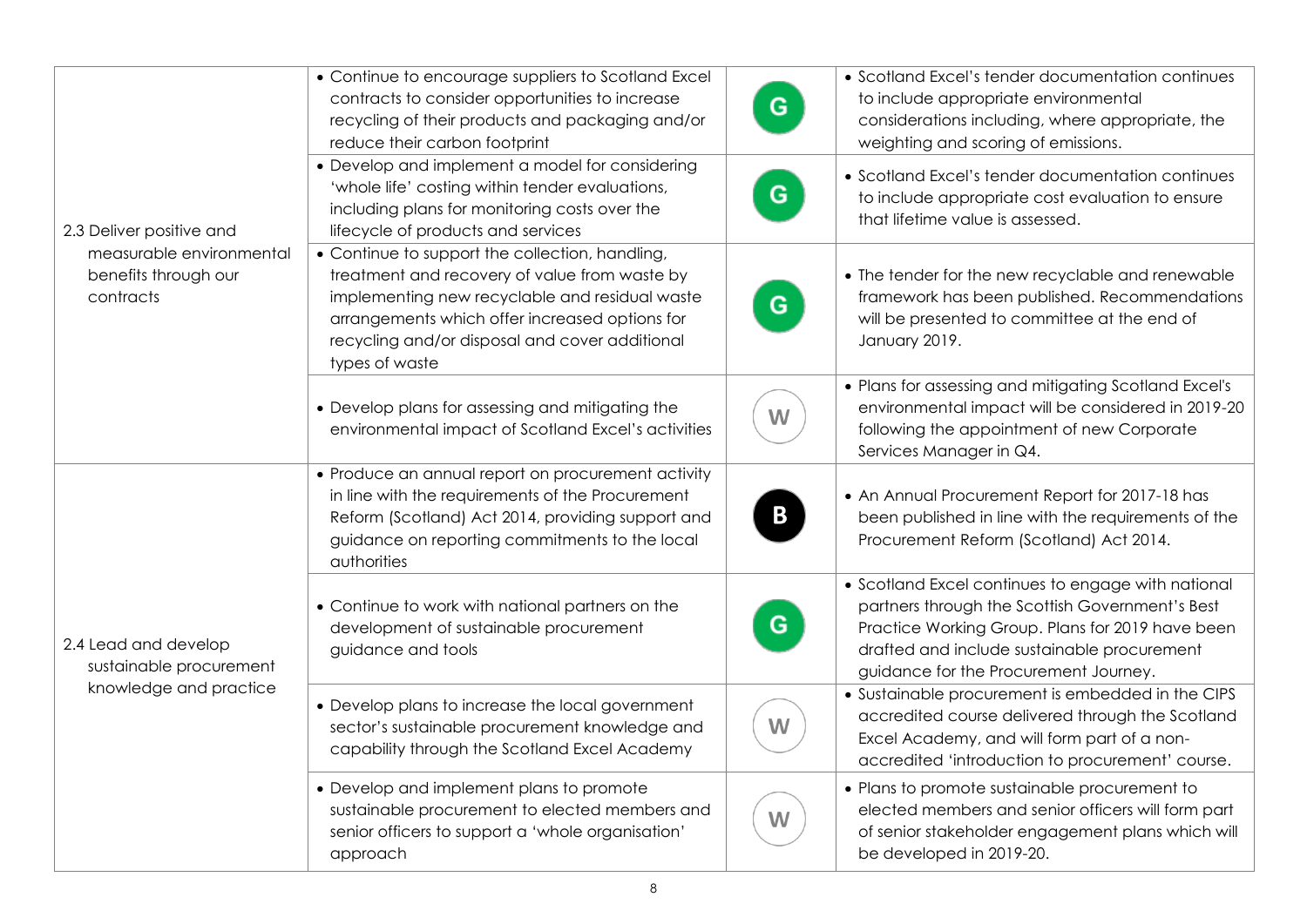| <b>Strategic Objective</b>                                                            | <b>Commitment</b>                                                                                                                                                                                                          | <b>RAG status</b> | <b>Progress summary</b>                                                                                                                                                                                                                                                                                                                                 |
|---------------------------------------------------------------------------------------|----------------------------------------------------------------------------------------------------------------------------------------------------------------------------------------------------------------------------|-------------------|---------------------------------------------------------------------------------------------------------------------------------------------------------------------------------------------------------------------------------------------------------------------------------------------------------------------------------------------------------|
| 3.1 Ensure our customers<br>continue to receive<br>maximum value from our<br>services | • Continue to develop Scotland Excel's account<br>management services to ensure they deliver value<br>to local authority procurement teams and support<br>a positive customer experience for councils                      | G                 | • Scotland Excel's account managers are delivering<br>a range of initiatives including change projects,<br>PCIP assessments and practitioner workshops in<br>addition to their quarterly business reviews. The<br>team is also supporting the development of online<br>management information tools for councils.                                       |
|                                                                                       | • Explore further opportunities to use digital<br>technologies to engage with customers and/or<br>expand online 'self-service' facilities, incorporating<br>the findings into Scotland Excel's ICT strategy and<br>roadmap | G                 | • Data analytics tools now allow self service of a<br>range of social care information. Further<br>opportunities will be explored once the initial<br>development phase for these data tools has been<br>completed.                                                                                                                                     |
|                                                                                       | • Explore the feasibility of providing additional<br>services requested by customers, incorporating the<br>findings into future operational plans                                                                          | G                 | • Throughout 2018-19, Scotland Excel has focussed<br>on expanding the range of courses available<br>through the Academy, extending the range of<br>small value contracts, developing a new build<br>housing framework and delivering consultancy<br>services to councils. Further opportunities to<br>provide new services will be explored in 2019-20. |
|                                                                                       | • Embed the outputs of Scotland Excel's stakeholder<br>engagement project into customer and<br>stakeholder engagement plans and activities,<br>ensuring that these reflect the organisation's<br>expanding customer base   |                   | • Work to embed the outputs of Scotland Excel's<br>stakeholder engagement project will now begin in<br>early 2019-20.                                                                                                                                                                                                                                   |
| 3.2 Engage stakeholders in the<br>delivery of effective local<br>solutions            | • Develop a model for incorporating community<br>engagement, where appropriate, into the<br>development of procurement strategies                                                                                          | G                 | • Opportunities for stakeholder participation,<br>including wider community engagement, are now<br>reviewed as part of the governance process for<br>procurement strategies. Scotland Excel has also<br>contacted the Scottish Government to offer any<br>support that may be required for the Review of<br>Local Governance.                           |

### `**Goa1 3: Placing people at the heart of our business**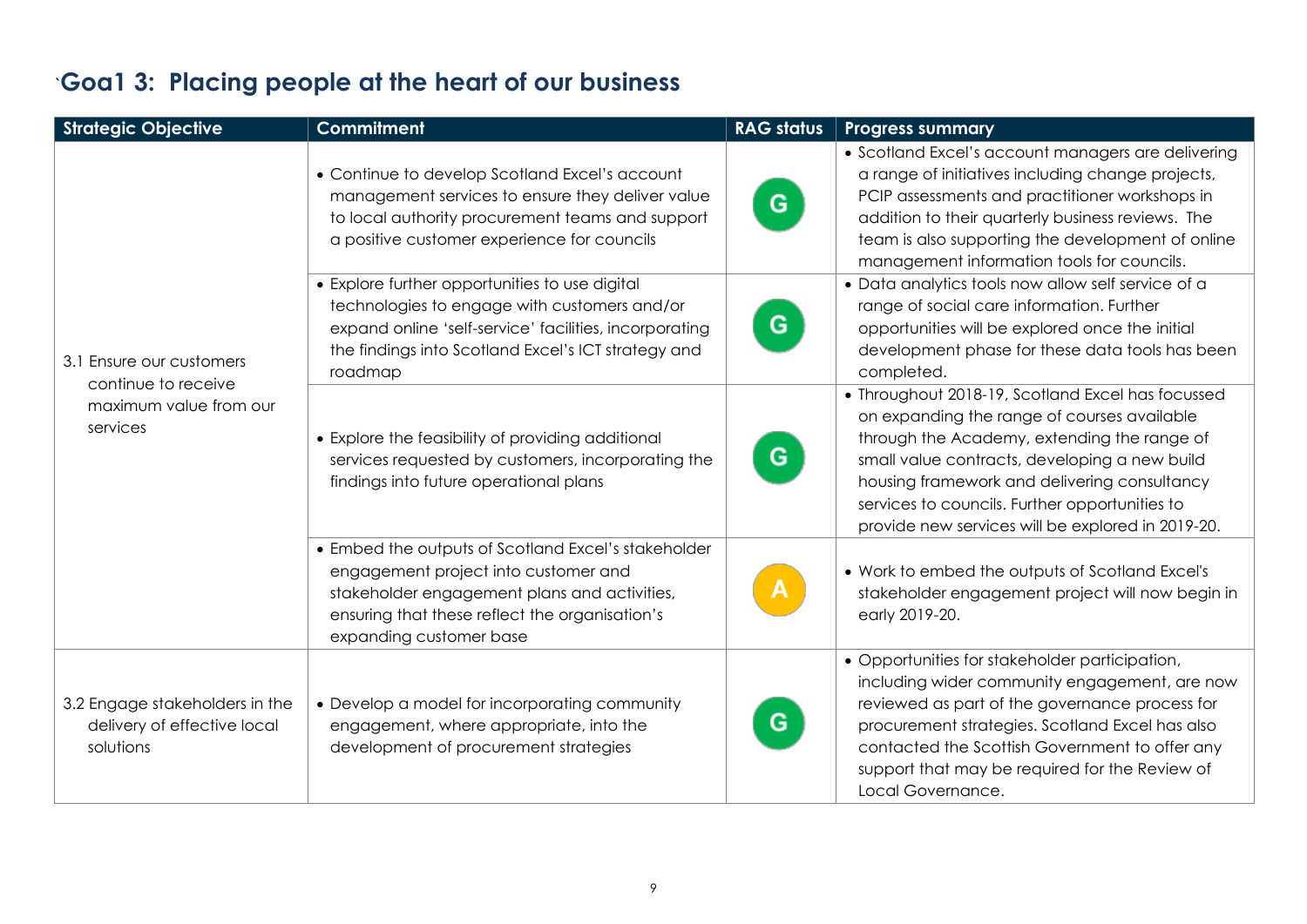|                                                                                     | • Continue to engage directly with service users,<br>where appropriate, to ensure their needs are<br>considered within service design                                                                      | G | • Advocacy groups and service users were invited to<br>consultation meetings for the renewal of the care<br>homes for adults with learning difficulties framework<br>in October 2018. However, no delegates attended<br>from these stakeholder groups, and the findings of<br>previous in-depth engagement with service users<br>will be used to inform strategy development.                  |
|-------------------------------------------------------------------------------------|------------------------------------------------------------------------------------------------------------------------------------------------------------------------------------------------------------|---|------------------------------------------------------------------------------------------------------------------------------------------------------------------------------------------------------------------------------------------------------------------------------------------------------------------------------------------------------------------------------------------------|
|                                                                                     | • Explore the feasibility of working with educational<br>partners and/or suppliers to promote the benefits of<br>procurement to pupils, incorporating the findings<br>into future operational plans        | G | • Scotland Excel is continuing to support educational<br>charity, Founders4Schools, by attending careers<br>events. An initiative is being explored which would<br>provide an annual forum for head teachers to<br>learn about educational frameworks and<br>community benefits which may benefit their pupils.                                                                                |
| 3.3 Represent the collective<br>views of stakeholders at a<br>national level        | • Review Scotland Excel's representation activities to<br>ensure that these are targeted where they can<br>have the greatest impact                                                                        |   | • A review of national engagement has been<br>delayed until early 2019-20.                                                                                                                                                                                                                                                                                                                     |
|                                                                                     | • Establish a model for undertaking representation<br>activities, including a clear feedback loop for<br>customers and/or communities                                                                      | W | • The model will be developed on completion of the<br>review of national engagement activity. Outputs<br>will be discussed with key stakeholders to ensure<br>that national engagement activities undertaken by<br>Scotland Excel incorporate local views.                                                                                                                                     |
|                                                                                     | • Build on relationships with the Convention of<br>Scottish Local Authorities (COSLA) and/or elected<br>members to represent customers and communities<br>in appropriate policy and political matters      | G | • Quarterly meetings continue to take place with the<br>CEO and policy leads at COSLA. Following recent<br>personnel changes in both organisations, further<br>opportunities for working together will be explored.                                                                                                                                                                            |
| 3.4 Implement policies which<br>develop, empower, value<br>and engage our workforce | • Continue to deliver Scotland Excel's organisational<br>development strategy and rolling improvement<br>plans, involving staff in the development of plans,<br>policies and initiatives where appropriate | G | • Scotland Excel's recruitment and performance<br>review and development (PRD) processes have<br>been revised in response to staff feedback. An<br>annual recognition programme for long serving<br>staff has been implemented, and a project to<br>improve internal communication is underway. Work<br>to renew Scotland Excel's Investors in People (IiP)<br>accreditation will begin in Q4. |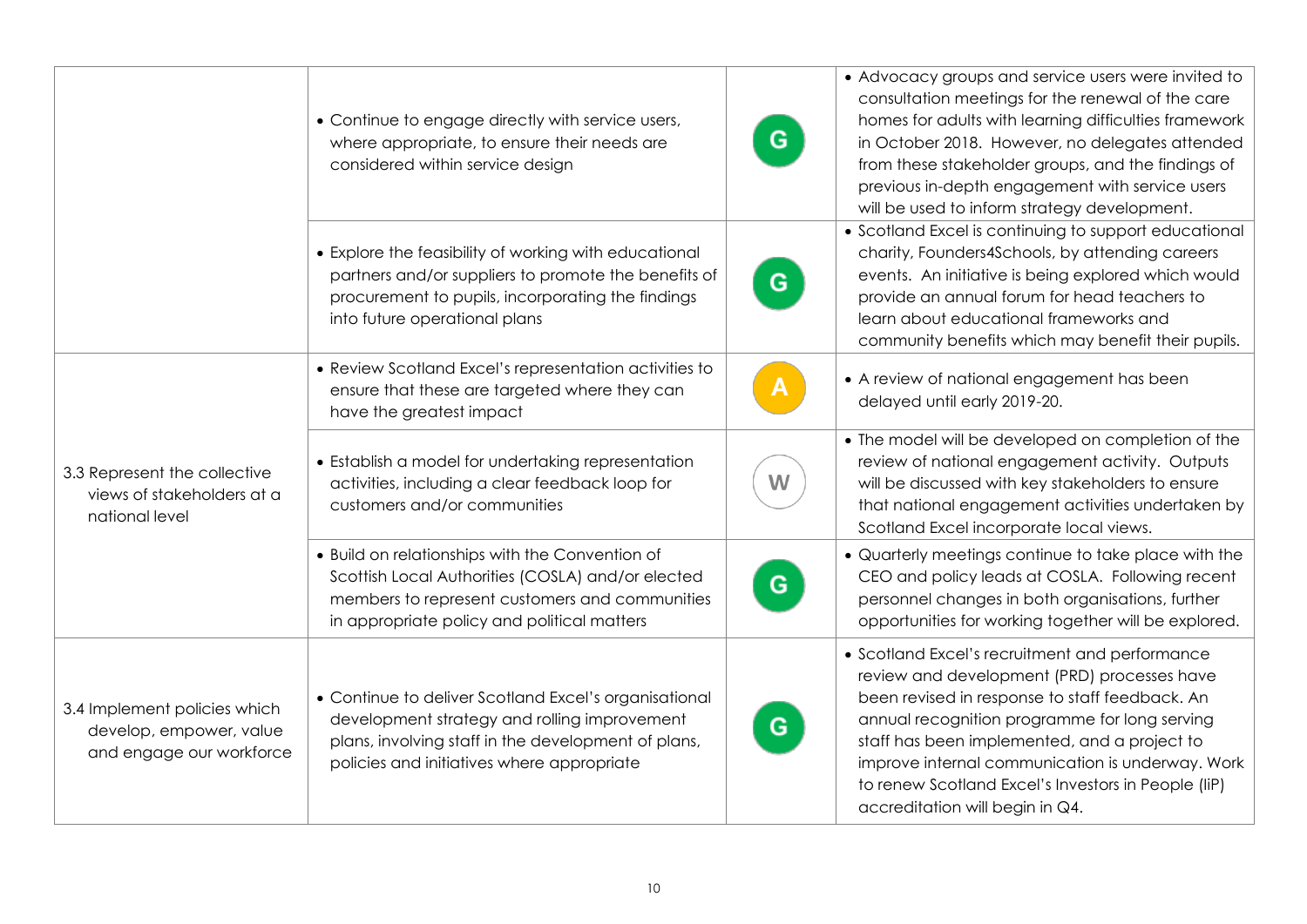| • Develop and implement a talent management<br>programme to inspire and develop staff, increase<br>Scotland Excel's capability, and support succession<br>planning | W  | • Following feedback from staff, plans for developing<br>a talent management programme have been put<br>on hold until the new PRD process is embedded<br>within the organisation. In the meantime, Scotland<br>Excel Academy courses are open to staff where a<br>development need is identified. |
|--------------------------------------------------------------------------------------------------------------------------------------------------------------------|----|---------------------------------------------------------------------------------------------------------------------------------------------------------------------------------------------------------------------------------------------------------------------------------------------------|
| • Develop plans for agile working to create a<br>productive working environment that benefits staff,<br>Scotland Excel, and customers                              | G. | • Technology solutions which support agile working<br>are now in place, the number of hot desks<br>available in the office has been increased, and a<br>review of telephony arrangements is ongoing. A<br>policy to support agile working is in development<br>and will be implemented in Q4.     |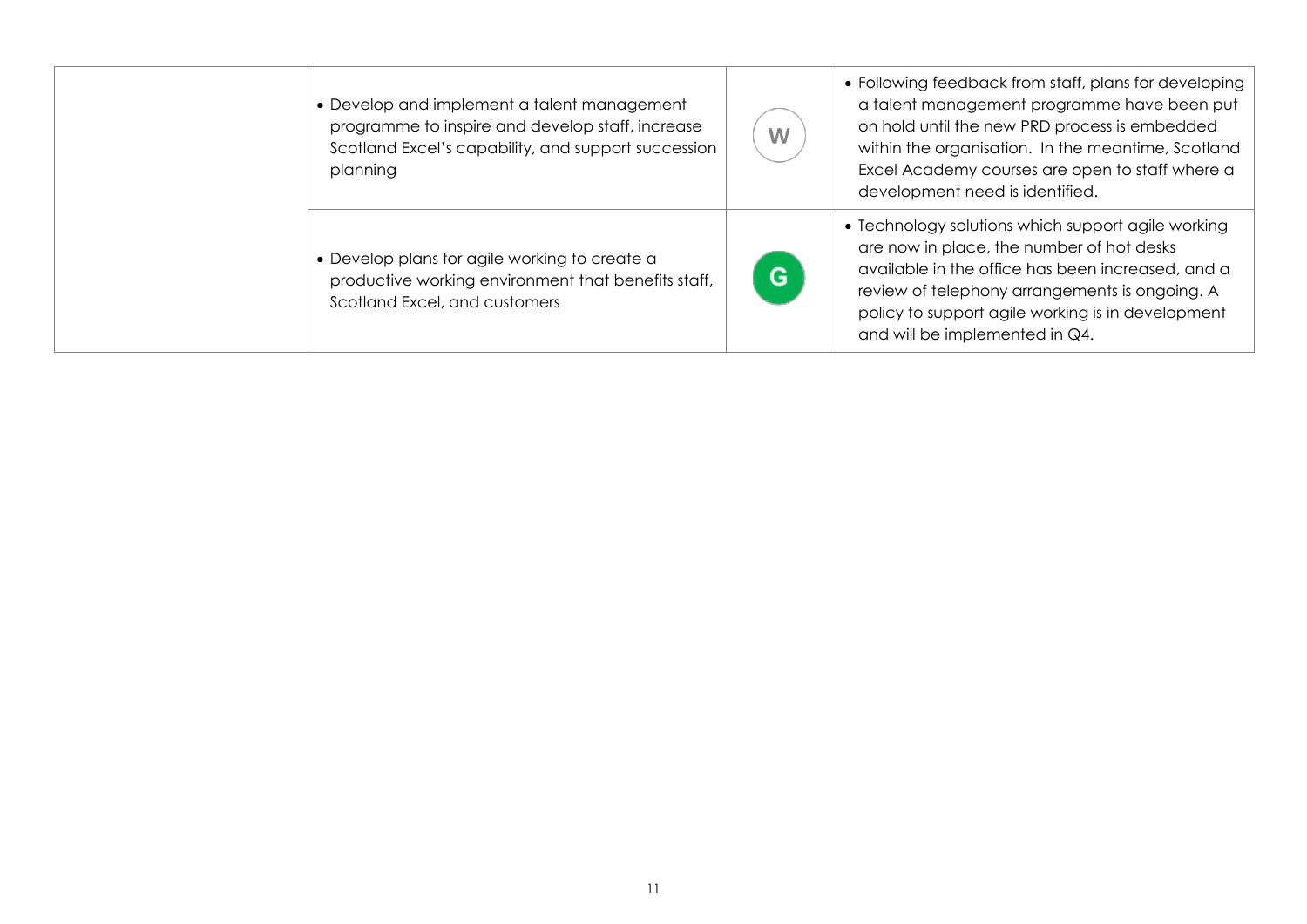| <b>Strategic Objective</b>                                                                         | <b>Commitment</b>                                                                                                                                                                                                                         | <b>RAG status</b> | <b>Progress summary</b>                                                                                                                                                                                                                                                                                                                                                            |
|----------------------------------------------------------------------------------------------------|-------------------------------------------------------------------------------------------------------------------------------------------------------------------------------------------------------------------------------------------|-------------------|------------------------------------------------------------------------------------------------------------------------------------------------------------------------------------------------------------------------------------------------------------------------------------------------------------------------------------------------------------------------------------|
| 4.1 Implement a new<br>governance model which<br>supports scalable business<br>growth              | • Complete the review of Scotland Excel's<br>governance and funding models, presenting<br>recommendations to the Joint Committee for<br>approval                                                                                          | B                 | • Governance and funding proposals to support the<br>delivery of the 2018-23 strategy were approved by<br>the Joint Committee in June 2018.                                                                                                                                                                                                                                        |
|                                                                                                    | • Develop plans to implement the governance<br>recommendations approved by the Joint<br>Committee                                                                                                                                         | Β                 | • Scotland Excel will continue to operate its existing<br>governance model in support of the 2018-23<br>strategy. Governance arrangements will continue<br>be reviewed periodically to ensure they align with<br>the organisation's ambitions.                                                                                                                                     |
|                                                                                                    | • Implement appropriate funding models to support<br>the delivery of new and existing services                                                                                                                                            | G                 | • Income is being accrued through Academy,<br>consultancy and associate member revenue. All<br>new or renewed contracts in development are<br>being assessed for rebate potential. Income from<br>the new build housing framework is expected to be<br>begin Q4 of 2019-20. An income review board is<br>being established in Q4 to monitor revenue<br>generation against targets. |
|                                                                                                    | • Review Scotland Excel's business infrastructure to<br>ensure it can support the organisation's growth<br>ambitions, developing plans for continuous<br>improvement initiatives and to address any gaps in<br>capacity and/or capability | G.                | • Scotland Excel has strategies and plans in place for<br>the continuous development of key business areas<br>including ICT and organisational development.<br>Additional space has been secured in Renfrewshire<br>House to accommodate growing staff numbers.                                                                                                                    |
| 4.2 Continue to maintain a<br>robust business<br>infrastructure to support our<br>growth ambitions | • Develop a risk model for evaluating new business<br>opportunities to assess their impact on internal<br>resources and/or existing customers                                                                                             | W                 | • A new business evaluation model will be<br>developed during 2019-2020. In the meantime,<br>Scotland Excel has refined its new business pitching<br>process to ensure that a sufficient level of<br>commitment is secured before detailed proposals<br>are developed.                                                                                                             |
|                                                                                                    | • Continue to implement technology solutions which<br>increase efficiency, support agile working and offer<br>scalability for business growth                                                                                             | G                 | • Delivery of the ICT strategy continues to focus on<br>consolidating technology before moving to<br>application development in Q4.                                                                                                                                                                                                                                                |

### **Goa1 4: Delivering sustainable and scalable growth**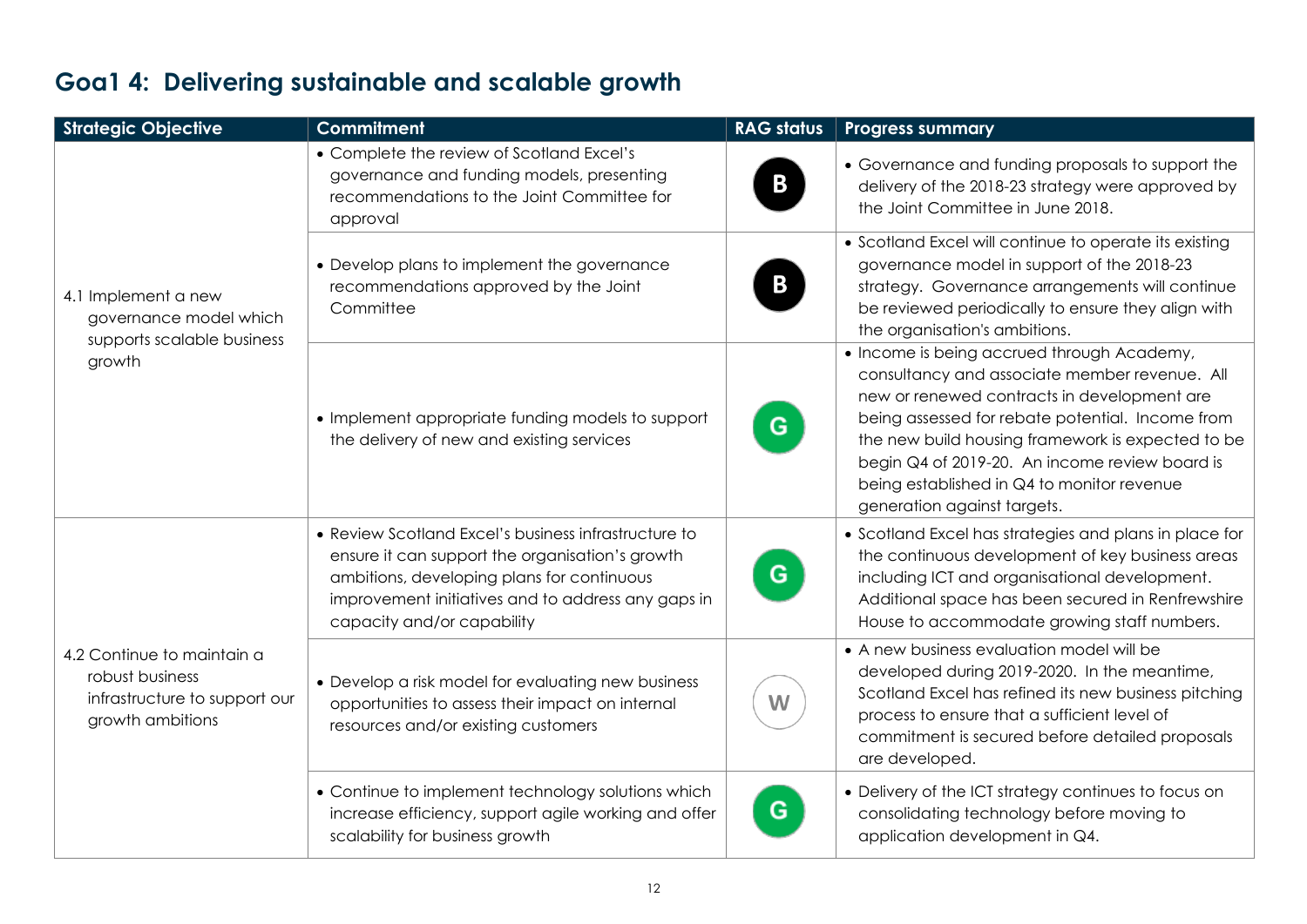| 4.3 Use our knowledge and<br>insight to identify new<br>services and/or sectors<br>which provide growth<br>opportunities  | • Review collaborative procurement and leading<br>change solutions available in other public sector<br>markets to identify potential business opportunities,<br>reporting on the findings to inform future<br>operational plans             | G. | • Scotland Excel met with Commercial Services, a<br>shared service provider for local authorities<br>operated by Kent County Council, in December<br>2018 to understand the opportunities and/or<br>threats posed by their services. A comprehensive<br>competitive review will be undertaken in 2019-20. |
|---------------------------------------------------------------------------------------------------------------------------|---------------------------------------------------------------------------------------------------------------------------------------------------------------------------------------------------------------------------------------------|----|-----------------------------------------------------------------------------------------------------------------------------------------------------------------------------------------------------------------------------------------------------------------------------------------------------------|
|                                                                                                                           | • Continue to deliver procurement support to<br>housing associations on behalf of the Scottish<br>Government and develop plans to market<br>additional Scotland Excel services which secure the<br>long term sustainability of this service | G. | • Scotland Excel completed 9 PCIP assessments with<br>housing associations on behalf of the Scottish<br>Government during Q3. This brings the total to 31<br>assessments, and a further 35 are expected to be<br>completed by the end of March 2019.                                                      |
|                                                                                                                           | • Continue to develop and market Scotland Excel's<br>associate membership programme to maximise its<br>commercial potential for the organisation and the<br>benefits it provides to members                                                 | G. | • A market analysis report has been completed for<br>the social housing sector which includes<br>recommendations for a marketing strategy to<br>increase associate membership within this sector.<br>A chargeable consultancy project for associate<br>member, City Property, has been agreed.            |
|                                                                                                                           | • Continue to market Scotland Excel through<br>traditional and social media, targeted<br>communications activity and political<br>engagement to support new business opportunities                                                          | G. | • During Q3, key marketing and communications<br>activities to support new business opportunities<br>included a supplier campaign for the new build<br>residential housing framework, and the production<br>of promotional flyers for Scotland Excel Academy<br>courses.                                  |
|                                                                                                                           | • Identify opportunities arising for staff development<br>through new business opportunities, fostering an<br>understanding of commercial and entrepreneurial<br>approaches across the organisation                                         | G. | • A number of staff have been seconded to external<br>consultancy projects and others are providing ad<br>hoc support for projects in specific areas. Senior<br>Management Team members are now taking part<br>in business development meetings with senior<br>stakeholders.                              |
| 4.4 Explore opportunities to<br>work with partners on the<br>development and delivery<br>of new business<br>opportunities | • Explore opportunities to work in partnership with<br>other public sector bodies to increase internal<br>efficiency and/or improve service delivery for<br>customers, reporting on the findings to inform future<br>operational plans      | G. | • Following the successful launch of the PDA in<br>project management, which is delivered in<br>partnership with the Improvement Service, a joint<br>opportunity for a PDA in business analysis is now<br>being explored.                                                                                 |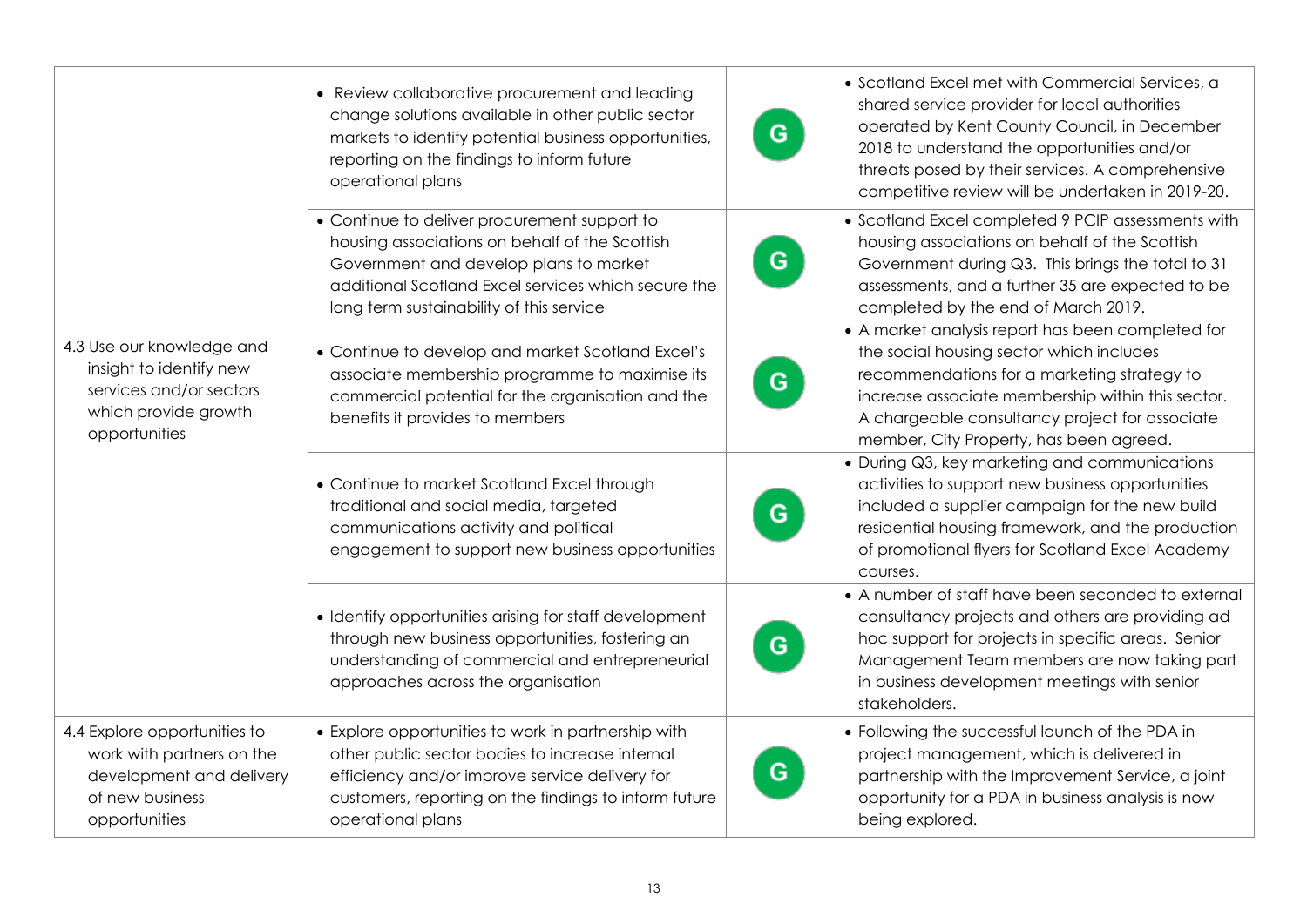| • Continue to manage Scotland Excel's partnership<br>with Crown Commercial Services (CCS) to ensure it<br>is delivering against customer expectations, and<br>explore opportunities to extend this partnership | G. | • A mobilisation event for the new CCS vehicles<br>vehicle purchase contract was held for councils in<br>December 2018, and webinars are being planned<br>for 2019. Feedback from fleet managers to the CCS<br>partnership has been positive. |
|----------------------------------------------------------------------------------------------------------------------------------------------------------------------------------------------------------------|----|-----------------------------------------------------------------------------------------------------------------------------------------------------------------------------------------------------------------------------------------------|
| • Design a model for providing procurement support<br>to SEEMiS in line with the partnership agreement                                                                                                         | B  | • Scotland Excel has agreed with SEEMiS to provide<br>procurement support for a range of projects until<br>the end of March 2020.                                                                                                             |

| <b>Report Key</b> |                                                                                                                    |  |
|-------------------|--------------------------------------------------------------------------------------------------------------------|--|
| W                 | Project or activity not yet started                                                                                |  |
| R                 | Project or activity is currently stalled or significantly behind schedule                                          |  |
| A                 | Project or activity is progressing at a slower pace than anticipated and/or results have been weaker than expected |  |
| $\mathbf G$       | Project or activity is progressing in line with expected/agreed timelines and results                              |  |
|                   | Project or activity completed                                                                                      |  |